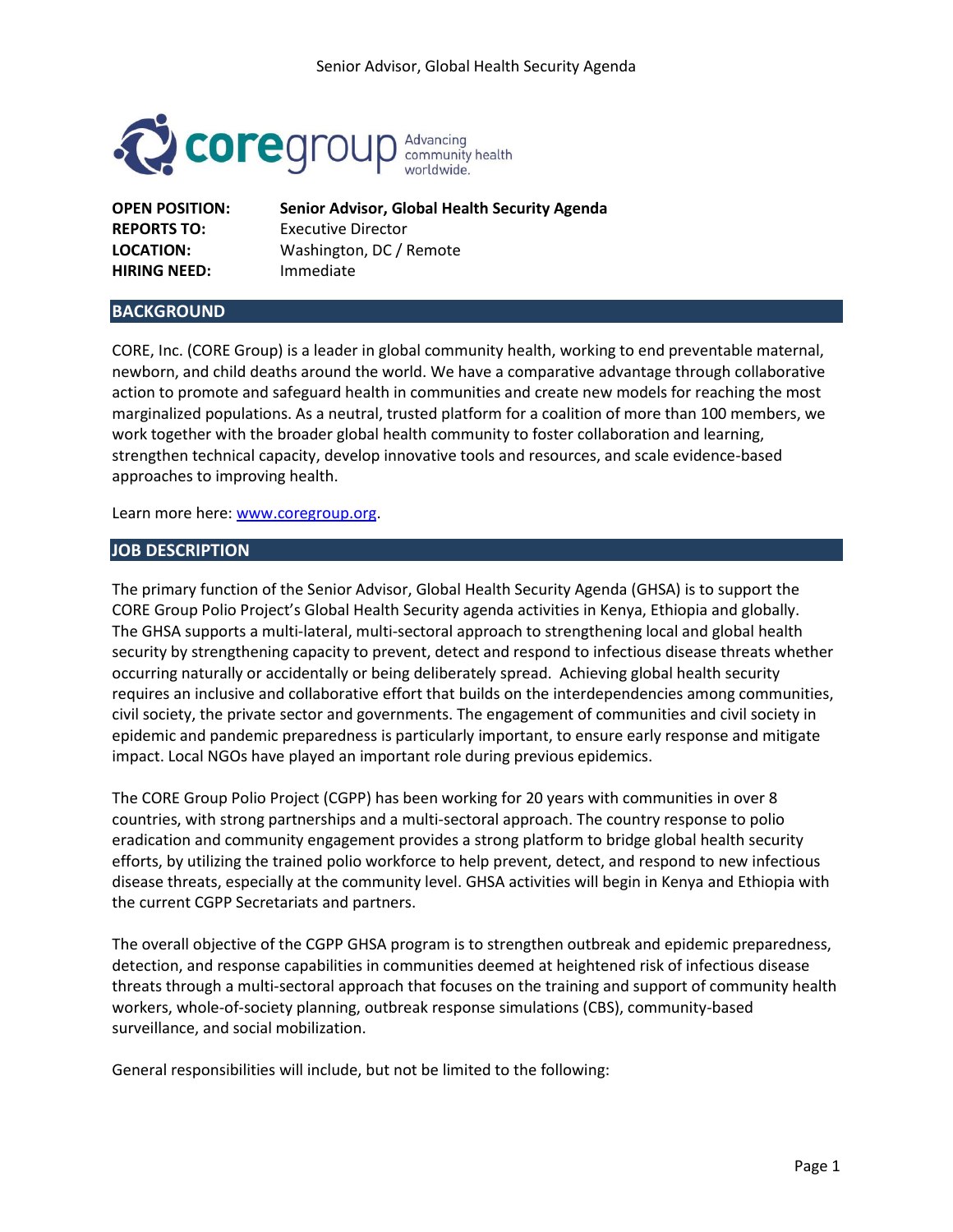### **TECHINICAL GUIDANCE**

- Providing technical guidance at the country level for the development of:
	- $\circ$  Templates for community-based surveillance (CBS), including passive, active, eventsbased modules (can use/adapt IFRC's CBS materials)
	- o Outbreak simulation exercise toolkit for community-based organizations
	- o A training module on epidemic preparedness and response for CHVs (i.e. IFRC's Epidemic Control for Volunteers)
	- $\circ$  Develop GHS job aide templates and risk communication materials that can be adapted for outbreaks
	- o An evaluation checklist to review outbreak response
- Conducting GHSA trainings and workshops for CGPP staff, local NGOs, and other communitybased stakeholders (e.g. epidemic control, community engagement, social mobilization, community-based surveillance and reporting)
- Conduct annual outbreak simulations
- Provide support and analysis, as needed, for after-action reviews of outbreaks to capture lessons learned.
- Providing technical guidance for the design and implementation of GHSA program activities with the goal of ensuring that program design and implementation will achieve planned results and goals.
- In collaboration with the CGPP Secretariat Directors, support the MOH capabilities to make more rapid, visible progress in improving technical capacity and strategic planning, monitoring and evaluation pertaining to the nexus between human and animal health, of relevance to the GHSA/One Health Platform
- In collaboration with the CGPP Secretariat Directors, advising and collaborating with relevant local government officials on implementation and policy issues. Contributing expertise and guidance to the MOH and county health teams to strengthen systems necessary for implementing activities.
- In collaboration with the CGPP Secretariat Directors, support the MOA's efforts to roll out a national strategy for animal health surveillance, to build local capacity for animal health surveillance (e.g. priority zoonotic diseases surveillance) and integrating it into the IDSR as part of the One Health Platform and Global Health Security Agenda.
- Participating in, coordinating, and organizing evaluations and assessments that are conducted in conjunction with Kenya/Ethiopia, other donors, international organizations and local partners.
- Participating in technical working groups (TWG) pertaining to GHSA, such as on Antimicrobial Resistance, Infection Prevention and Control (IPC), the One Health Platform and the laboratory network for infectious disease detection and surveillance.
- Compiling, analyzing, and disseminating, on a regular basis, reports to the CGPP Director, USAID/Washington on GHSA, One Health and infectious disease issues and accomplishments as needed.
- Serving as a technical advisor and supporting project oversight, monitoring and evaluation.

### **COLLABORATION AND PARTNER RELATIONSHIPS**

• In collaboration with the CGPP Secretariat Directors, actively engaging with government, other donors and organizations involved in the sector within Kenya/Ethiopia, in order to promote collaborative planning toward long-term sustainable solutions.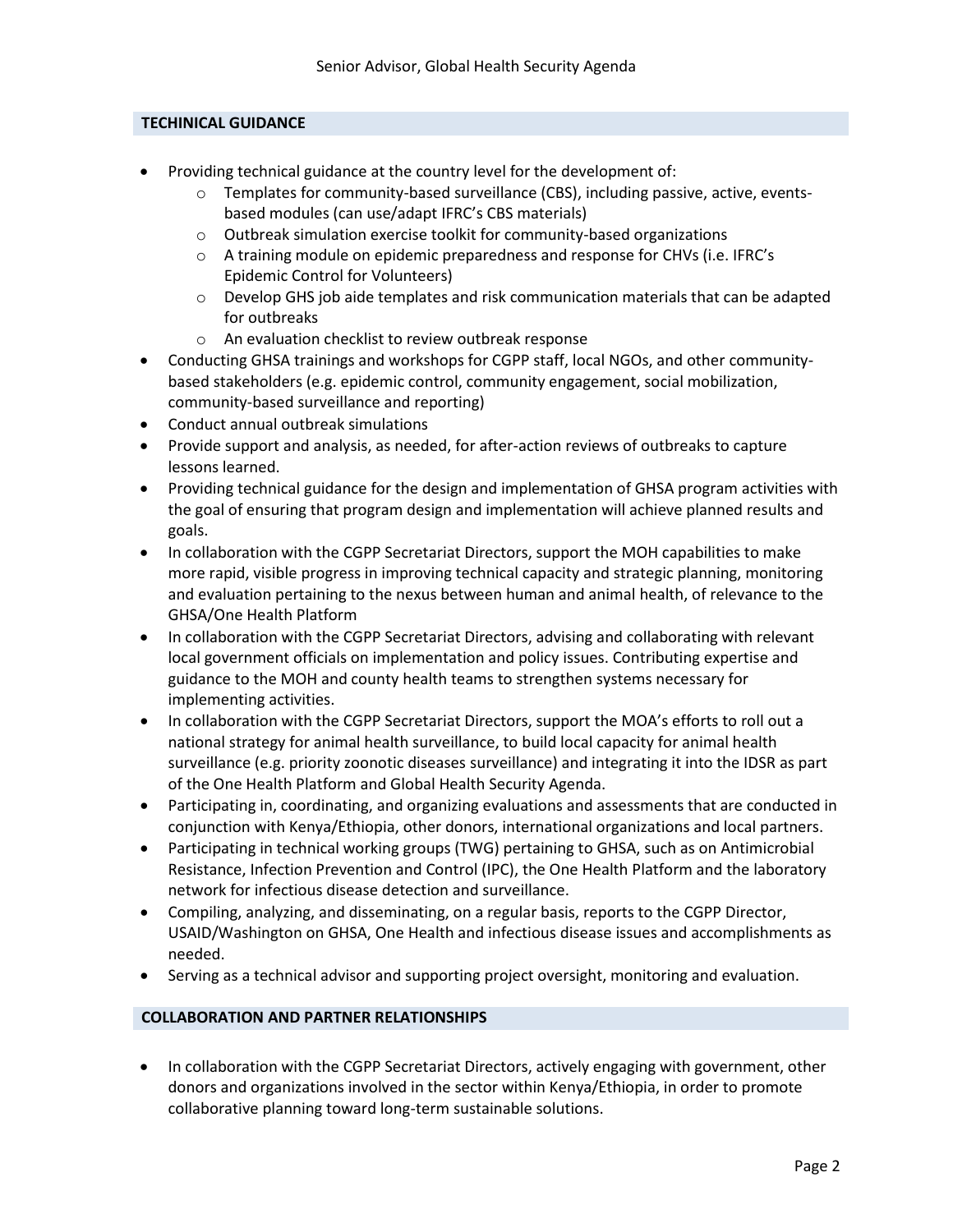- Establishing and maintaining productive collaborative relationships with a wide range of partners and stakeholders, USAID, the MOH, MOA, county governments, multi-lateral partners such as WHO, FAO and UNICEF, IFRC, and donors such as the World Bank, and civil society groups and NGOs
- Participating in and contributing to GHSA technical and coordination meetings at the global or local levels
- Other duties as requested

#### **REQUIREMENTS**

The Senior Advisor must have:

- Minimum of a Master's degree or higher in public health, or other allied field related to public health and/or animal health is required.
- A strong background in disease surveillance.
- Minimum ten (10) years of progressively responsible experience working with US Governmentfunded programs, with at least five years of experience in an international setting, supporting health, infectious diseases or development programs is required.
- Demonstrated technical experience/expertise related to infectious diseases is required. Experience in curriculum development and resources for developing countries is necessary.
- Prior experience working on zoonotic diseases is highly desirable.
- Technical knowledge and understanding of the Global Health Security Agenda and US policy related to GHSA is required.
- Knowledge of USG initiatives related to development assistance, USAID programming policies, regulations, procedures, and documentation requirements for strategy and project design, implementation, management, and evaluation is a strong asset.
- Experience with monitoring and evaluation methodologies including frameworks, data quality assurance, analysis reporting and best practices in data dissemination in international/resource poor settings
- Previous experience conducting and evaluating outbreak simulations is necessary
- Knowledge of the Joint External Evaluation (JEE) process is necessary.
- Prior extensive experience with USAID and/or one of its implementing partners in least developed country settings would be highly desirable.
- Demonstrated flexibility and openness in responding to changing work priorities and environment is a must.
- Demonstrated strong teamwork, cultural competency, diplomacy and interpersonal skills are essential.
- Demonstrated strong written and oral communications skills in English and ability to communicate complex technical information to a variety of audiences and stakeholders including senior-level managers, country-level health officials, UN, senior level USG delegations, inter-agency partners and host government counterparts is required.
- Willingness to travel to field sites approximately 50% of the time.
- US citizenship or US permanent resident is required.

Only candidates who are eligible to work in the United States will be considered. Relocation package is not available.